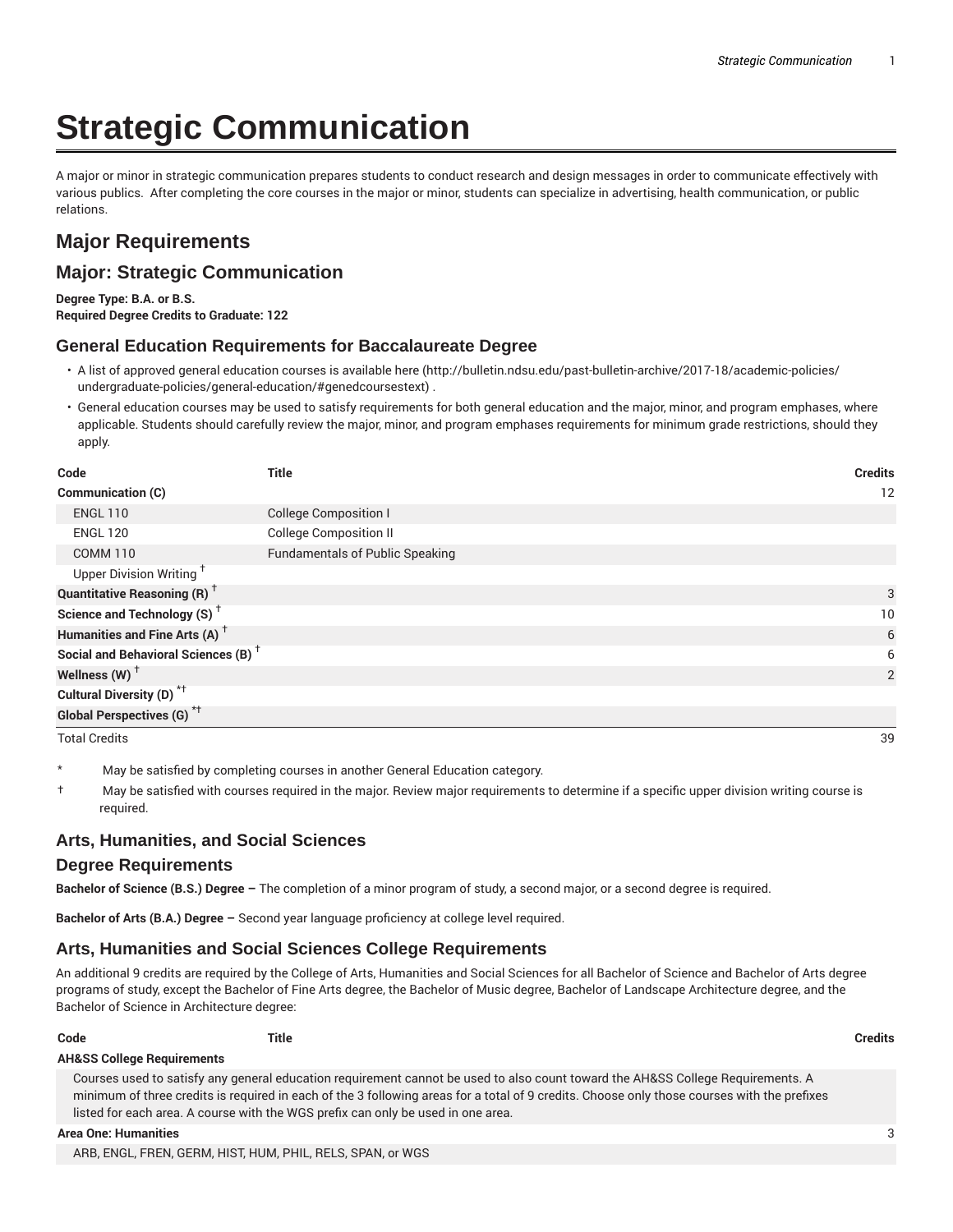| Area Two: Social Sciences               |  |
|-----------------------------------------|--|
| ANTH, CJ, COMM, EMGT, POLS, SOC, or WGS |  |
| Area Three: Fine Arts                   |  |
| ARCH, ART, ENVD, LA, MUSC, or THEA      |  |
| Total Credits                           |  |

# **Major Requirements**

| Code<br>Title | Credits |
|---------------|---------|
|---------------|---------|

#### **Pre-Communication Requirements:**

Students must complete the following 19 credits of coursework with a minimum GPA of 3.0 to be admitted to the professional major. These courses may be repeated only once for grade improvement.

| <b>ENGL 120</b>                                   | <b>College Composition II</b>                 | 3  |
|---------------------------------------------------|-----------------------------------------------|----|
| <b>COMM 110</b>                                   | <b>Fundamentals of Public Speaking</b>        | 3  |
| <b>COMM 112</b>                                   | Understanding Media and Social Change         | 3  |
| <b>COMM 114</b>                                   | <b>Human Communication</b>                    | 3  |
| <b>COMM 189</b>                                   | <b>Skills for Academic Success</b>            | 1  |
| <b>COMM 212</b>                                   | Interpersonal Communication                   | 3  |
| <b>COMM 214</b>                                   | Persuasive Speaking                           | 3  |
| <b>Professional Strategic Communication Major</b> |                                               |    |
| <b>COMM 200</b>                                   | Introduction to Media Writing                 | 3  |
| <b>COMM 216</b>                                   | Intercultural Communication                   | 3  |
| <b>COMM 375</b>                                   | Principles of Strategic Communication         | 3  |
| <b>COMM 377</b>                                   | <b>Advertising Media Planning</b>             | 3  |
| <b>COMM 425</b>                                   | <b>Specialty Writing</b>                      | 3  |
| <b>COMM 431</b>                                   | <b>Communication Ethics and Law</b>           | 3  |
| <b>COMM 472</b>                                   | <b>Public Relations Campaigns</b>             | 3  |
| or COMM 476                                       | <b>Advertising Campaign Practicum</b>         |    |
| or COMM 480                                       | <b>Health Communication II</b>                |    |
| <b>COMM 496</b>                                   | <b>Field Experience</b>                       | 3  |
| Select one from the following:                    |                                               | 3  |
| <b>ENGL 320</b>                                   | <b>Business and Professional Writing</b>      |    |
| <b>ENGL 321</b>                                   | Writing in the Technical Professions          |    |
| <b>ENGL 323</b>                                   | <b>Creative Writing</b>                       |    |
| <b>ENGL 324</b>                                   | Writing in the Sciences                       |    |
| <b>ENGL 325</b>                                   | Writing in the Health Professions             |    |
| <b>ENGL 357</b>                                   | Visual Culture and Language                   |    |
| <b>ENGL 358</b>                                   | Writing in the Humanities and Social Sciences |    |
| <b>ENGL 459</b>                                   | Researching and Writing Grants and Proposal   |    |
| <b>Electives:</b>                                 |                                               | 18 |
|                                                   |                                               |    |

Six COMM courses or approved Applied Health courses selected in consultation with one's advisor. Students can specialize in Advertising, Public Relations, or Health Communication.

Total Credits 64

Program Note: Student enrollment is limited to one degree program offered by the Department of Communication.

# **Minor Requirements**

# **Strategic Communication Minor**

### **Minor Requirements**

**Required Credits: 21**

| Code            | Title                                 | <b>Credits</b> |
|-----------------|---------------------------------------|----------------|
| COMM 112        | Understanding Media and Social Change |                |
| <b>COMM 200</b> | Introduction to Media Writing         |                |